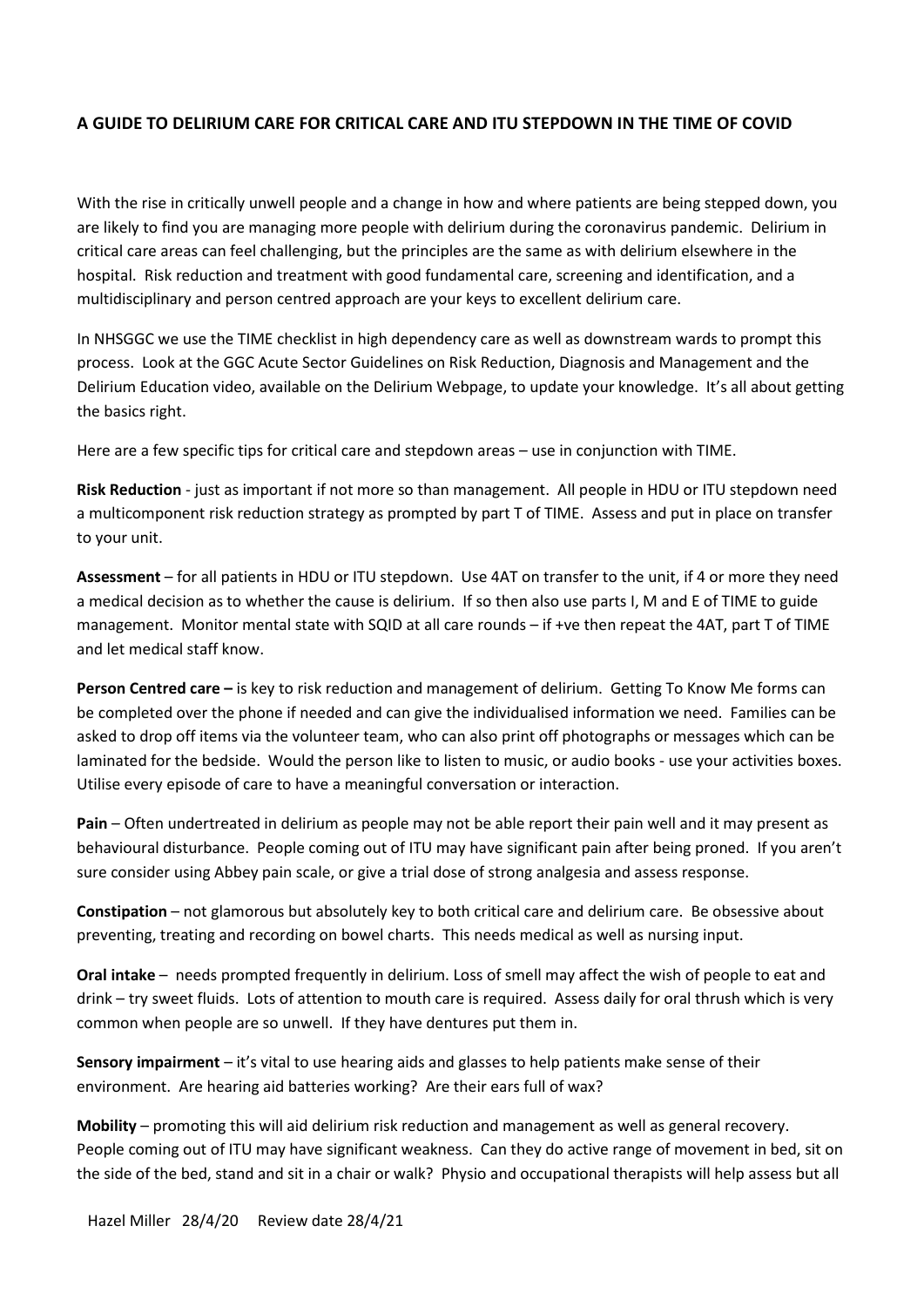team members can promote encouraging the highest level the patient can achieve. If someone is keen to walk support them to do so as much as possible, even if this requires assistance.

**Communication –** even more challenging with the restrictions in visiting but promoting this will help reduce and manage delirium. Can FaceTime, either on the patient's own phone or with a device via the virtual patient centred visiting scheme be used? Or a phone call? Relatives may be very anxious about their loved one, especially if they have picked up on delirium symptoms. Ensuring they are kept up to date and have a diagnosis of delirium explained to them will help. You can signpost them to the Scottish Delirium Association website which has a patient and carer information leaflet. http://www.scottishdeliriumassociation.com/for-patients- carers.html

**Lines –** catheters, PVCs, other indwelling devices, monitors – all can cause or prolong delirium. They should be removed as soon as it is safe to do so. Challenge the team on the ward round – are they still needed? Does the risk now outweigh the benefits?

**Sleep –** sleep wake cycle is so important in delirium care. It can be a challenge to promote sleep hygiene in critical care areas but considering eyemasks and ear plugs if possible, being thoughtful about checking obs and administering IV medications overnight, dimming lights and quieting alarms overnight where safe can all help. Also aim to keep the person awake and stimulated during the day to avoid day night reversal.

**Person Centred care –** is key to risk reduction and management of delirium. Getting To Know Me forms can be completed over the phone if needed and can give the individualised information we need. Families can be asked to drop off items via the volunteer team, who can also print off photographs or messages which can be laminated for the bedside. Would the person like to listen to music, or audio books - use your activities boxes. Utilise every episode of care to have a meaningful conversation or interaction.

**Orientation** - remind people where they are and what is happening at every opportunity. Let them know they are in hospital and that you are the healthcare provider before carrying out any care so as not to frighten them. Have clocks clearly visible. Remind them why you are wearing PPE and why their relatives are not able to visit – it will be very strange for them.

**Management of Stress and Distress** – non pharmacological strategies are the mainstay of this. All the above can help. Look at the guide produced by our psychology service [http://www.staffnet.ggc.scot.nhs.uk/Info%20Centre/PoliciesProcedures/GGCClinicalGuidelines/GGC%20Clinic](http://www.staffnet.ggc.scot.nhs.uk/Info%20Centre/PoliciesProcedures/GGCClinicalGuidelines/GGC%20Clinical%20Guidelines%20Electronic%20Resource%20Direct/Covid-19%20and%20Cognitive%20Impairment.pdf) [al%20Guidelines%20Electronic%20Resource%20Direct/Covid-19%20and%20Cognitive%20Impairment.pdf](http://www.staffnet.ggc.scot.nhs.uk/Info%20Centre/PoliciesProcedures/GGCClinicalGuidelines/GGC%20Clinical%20Guidelines%20Electronic%20Resource%20Direct/Covid-19%20and%20Cognitive%20Impairment.pdf)  Pharmacological approach is only used when these fail and the person is severely distressed, unable to accept necessary care or a danger to themselves or others.

**Drugs for stress and distress –** If on antipsychotic meds review these daily. If PRNs are used frequently can they be changed to regular to prevent rather than react to distressed behaviours ? If the person has hypoactive delirium, or is not distressed or paranoid they should be reduced and stopped – you can wean down over a few days or stop regular and change to PRN depending on the circumstances. Remember that older people require much smaller doses. Benzodiazepines have a clear role in substance withdrawal but can promote or prolong delirium so we mostly try to avoid unless there are other reasons why antipsychotics aren't suitable. The therapeutics handbook section on Delirium has a useful section on meds for distressed behaviours but if you need more advice contact Liaison Psychiatry/critical care outreach or geriatric medicine as appropriate.